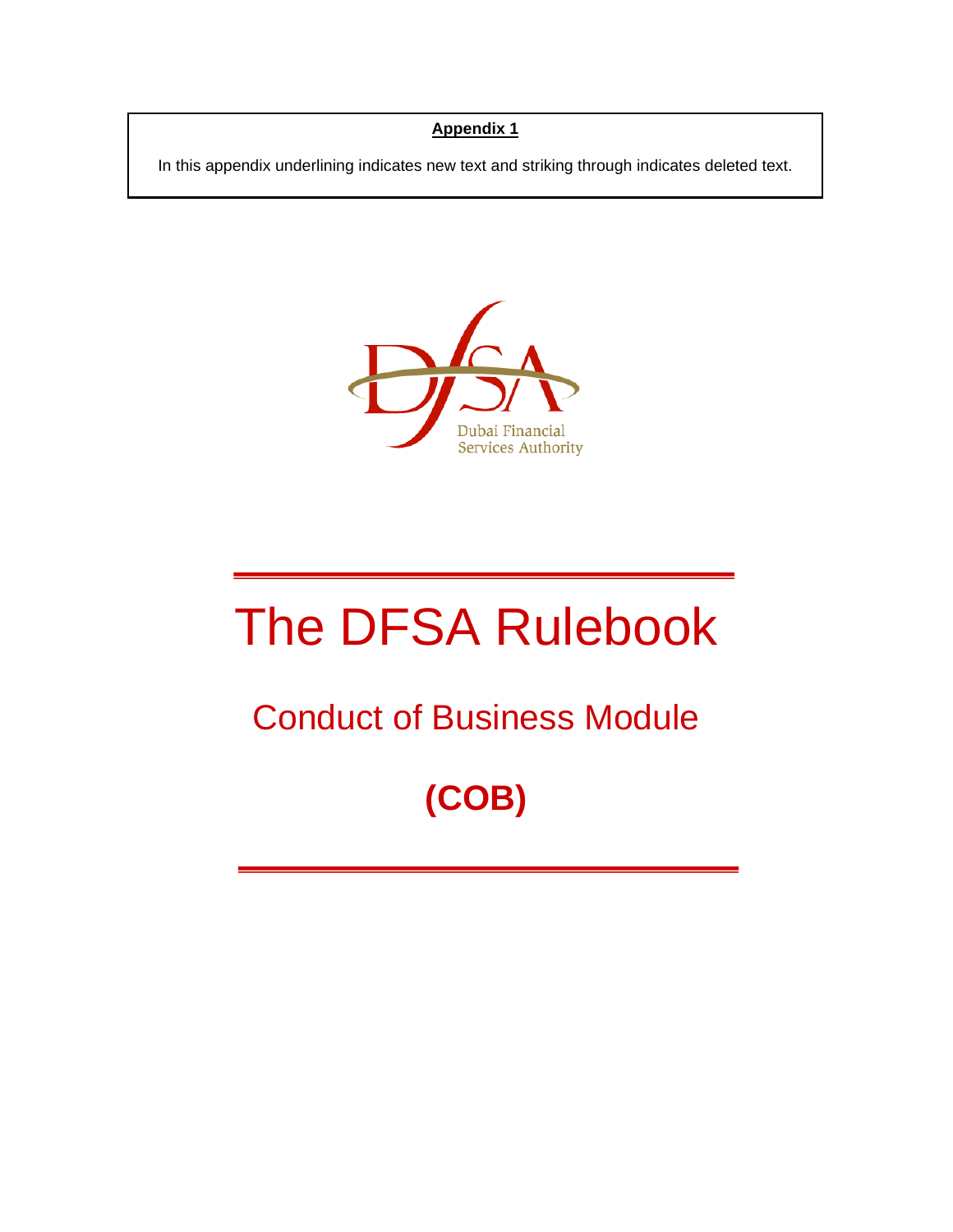

#### **6.11 Client Assets**

#### **Application**

- **6.11.1** This section applies to an Authorised Firm which:
	- (a) holds or controls Client Assets; or
	- (b) Provides Custody or Arranges Custody.

#### **Guidance**

- 1. Client Assets is defined in the GLO Module as "Client Money and Client Investments".
- 2. Principle 9 of the Principles for Authorised Firms (Customer assets and money) requires an Authorised Firm to arrange proper protection for Clients' Assets when the firm is responsible for them. An essential part of that protection is that an Authorised Firm must properly safeguard Client Money and Client Investments held or controlled on behalf of a Client in the course of, or in connection with, the carrying on of Investment Business in or from the DIFC.
- 3. Rule 6.11.3 requires an Authorised Firm to introduce adequate organisational arrangements to minimise the risk of the loss or diminution of Client Assets, or of rights in connection with Client Assets, as a result of, for example, the Authorised Firm's or a third party's insolvency, fraud, poor administration, inadequate recordkeeping or negligence.

#### **General requirements**

- **6.11.2** (1) An Authorised Firm which holds or controls Client Money must comply with sections 6.12 and 6.14.
	- (2) An Authorised Firm which holds or controls Client Investments, or Provides Custody or Arranges Custody must comply with sections 6.13 and 6.14.
- **6.11.3** (1) An Authorised Firm must have systems and controls to ensure that Client Assets are identifiable and secure at all times.
	- (2) Where the Authorised Firm holds a mandate, or similar authority over an account with a third party, in the Client's own name, its systems and controls must:
		- (a) include a current list of all such mandates and any conditions placed by the Client or by the Authorised Firm on the use of the mandate;
		- (b) include the details of the procedures and authorities for the giving and receiving of instructions under the mandate; and
		- (c) ensure that all Transactions entered into using such a mandate are recorded and are within the scope of the authority of the Employee and the Authorised Firm entering into such Transactions.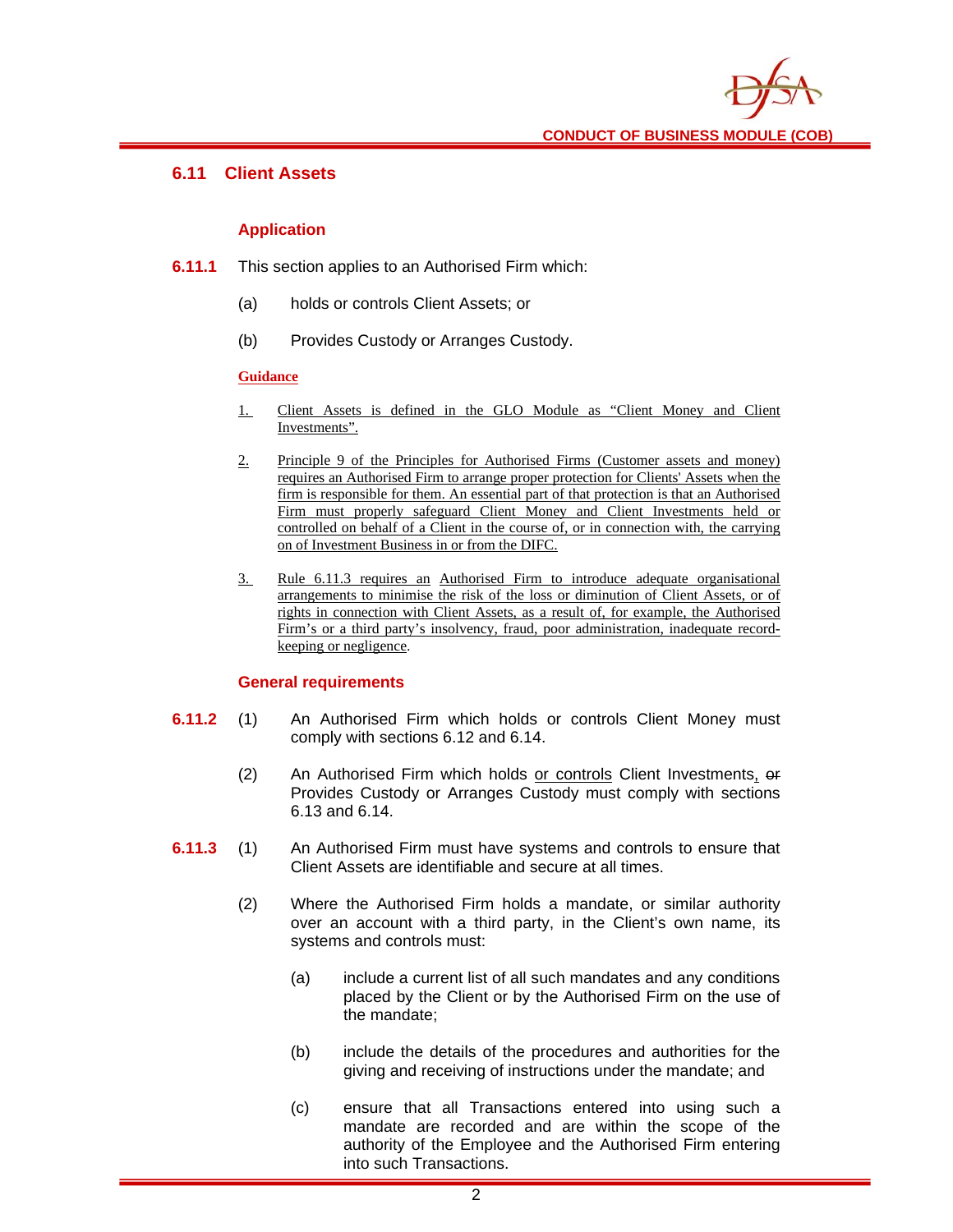#### **Guidance**

Authorised Firms are reminded that they must ensure that their auditor produces a Client Money Auditor's Report and a Safe Custody Auditor's Report as applicable, in accordance with GEN 8.6.

#### **……………**

## **6.12 Client money**

**……………** 

#### **Client money provisions**

- **6.12.2** (1) Subject to (2), an Authorised Firm which holds or controls Client Money for a Client must comply with the Client Money Provisions in App5.
	- (2) Where the Client is a Market Counterparty, An an Authorised Firm may exclude the application of the Client Money Provisions but only where it has obtained the prior written consent of a Professional Client the Market Counterparty to do so.

#### **Guidance**

In accordance with GEN chapter 8, an Authorised Firm which holds or controls Client Money must arrange for a Client Money Auditor's Report to be submitted to the DFSA on an annual basis.

#### **Client disclosure**

- **6.12.3** (1) If an Authorised Firm holds or controls Client Money which is not subject to the Client Money Provisions pursuant to Rule 6.12.2 (2), it must disclose to that Client Market Counterparty in writing that:
	- (a) the protections conferred by the Client Money Provisions do not apply to such Client Money;
	- (b) as a consequence of (a), such Client Money may be mixed with Money belonging to the Authorised Firm, and may be used by the Authorised Firm in the course of the Authorised Firm's business; and
	- (c) in the event of insolvency, winding up or other Distribution Event stipulated by the DFSA:
		- (i) in the case of a Domestic Firm, such Client Money will be subject to and distributed in accordance with the DFSA Client Money Distribution Rules; and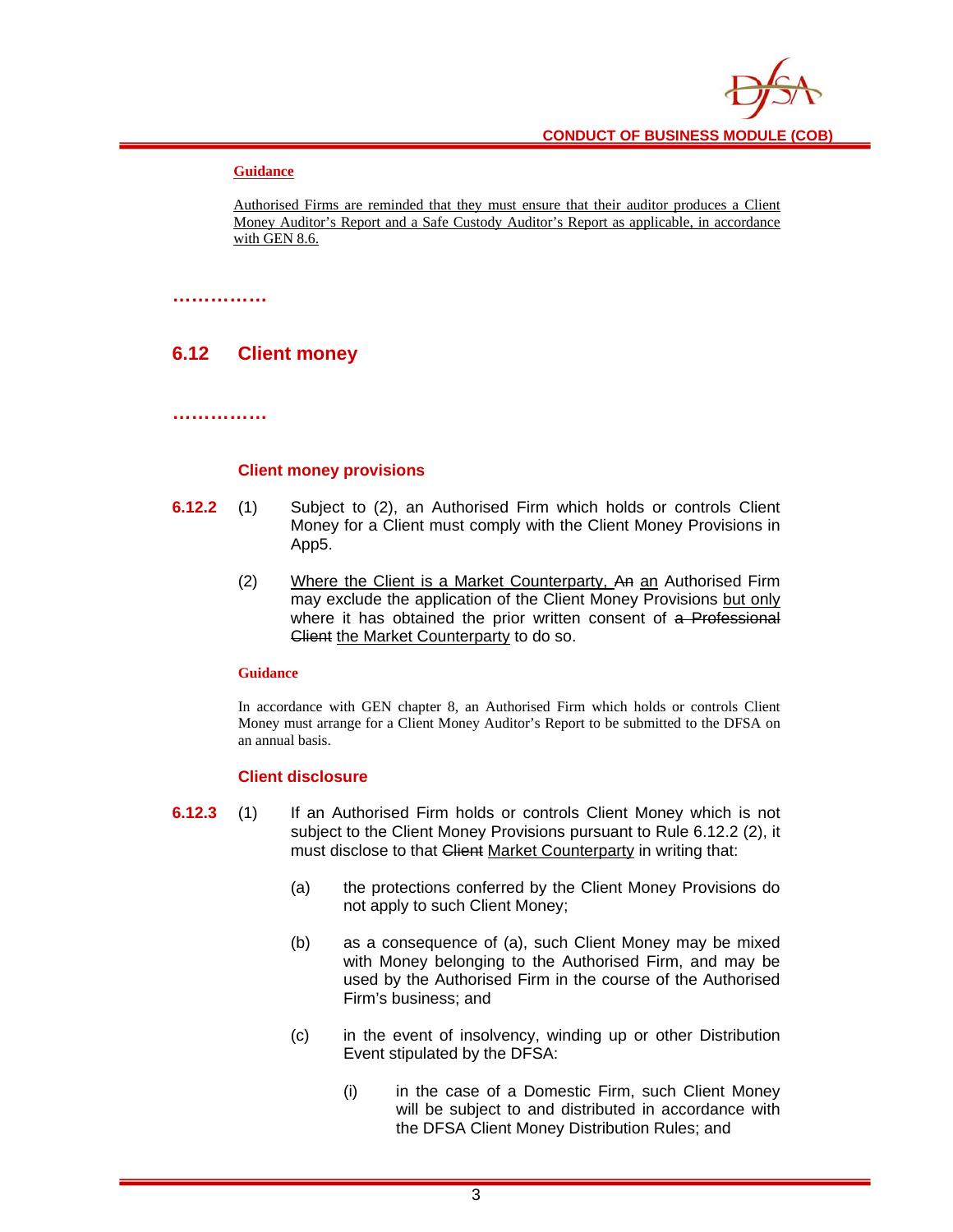

**CONDUCT OF BUSINESS MODULE (COB)** 

- (ii) in the case of a non-Domestic Firm, such Client Money will be subject to a regime which may differ from the regime applicable in the DIFC.
- (2) The Authorised Firm must obtain that Client's Market Counterparty's written acknowledgement of the disclosures made in (1) prior to holding or controlling Client Money for that Client Market Counterparty.

**……………** 

#### **6.13 Client investments**

#### **……………**

- **6.13.3** (1) Subject to (2), an Authorised Firm:
	- (a) holding or controlling Client Investments;
	- (b) Providing Custody; or
	- (c) Arranging Custody

in or from the DIFC must do so in accordance with the Safe Custody Provisions in App6.

(2) The Safe Custody Provisions in App6 do not apply to Client Investments held as Collateral unless stated otherwise.

**……………** 

**……………** 

- **6.13.5** Before an Authorised Firm deposits Client's Collateral with a third party it must notify the third party that:
	- (a) the Collateral does not belong to the Authorised Firm and must therefore be held by the third party in a segregated Client Account in a name that clearly identifies it as belonging to the Authorised Firm's Clients; and
	- (b) the third party is not entitled to claim any lien or right of retention or sale over the Collateral except to cover the obligations owed to the third party which gave rise to that deposit, pledge, charge or security arrangement or any charges relating to the administration or safekeeping of the Collateral.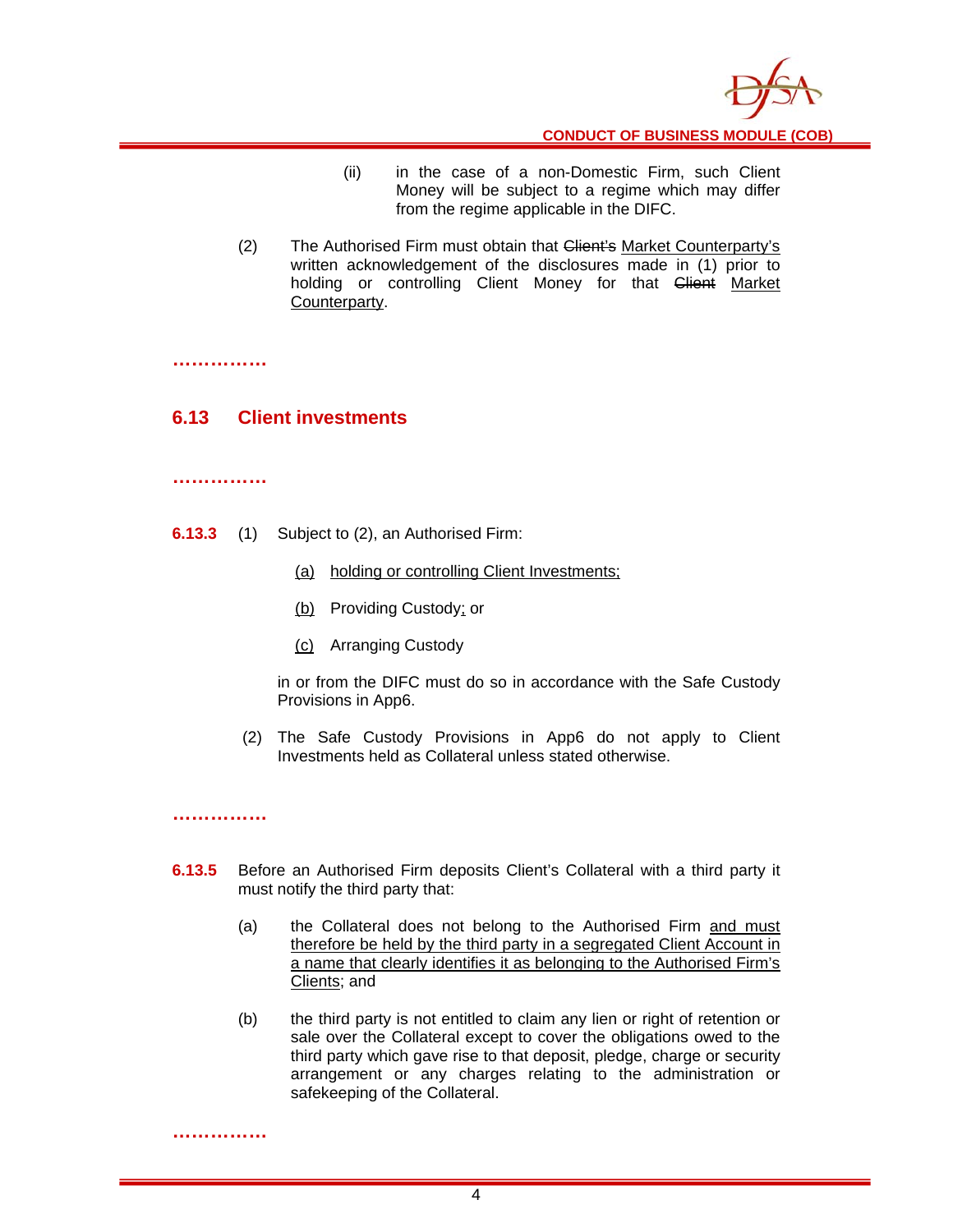

**CONDUCT OF BUSINESS MODULE (COB)** 

## **APP5 CLIENT MONEY PROVISIONS**

#### **……………**

## **A5.3 Payment of client money into client accounts**

**……………** 

- **A5.3.3** (1) An Authorised Firm may deposit its own Money in a Client Account where:
	- (a) it is a minimum sum required to open the account, or to keep it open;
	- (b) the Money is received by way of mixed remittance, provided the Authorised Firm transfers out that part of the payment which is not Client Money within one day of the day on which the Authorised Firm would normally expect the remittance to be cleared;
	- (c) interest credited to the account exceeds the amount payable to Segregated Clients, provided that the Money is removed within twenty five days; or
	- (d) it is to meet a shortfall in Client Money.
	- (2) Where an Authorised Firm deposits any Money into a Client Account such Money is Client Money until such time as the Money is withdrawn from the Client Account in accordance with the Client Money Provisions.

**……………** 

#### **A5.4 Client accounts**

- **A5.4.1** A Client Account in relation to Client Money is an account which:
	- (a) is held with a Third Party Agent;
	- (b) is established to hold Client Assets;
	- (c) is maintained in the name of;
		- (i) if a Domestic Firm, the Authorised Firm; or
		- (ii) if a non-Domestic Firm, a Nominee Company controlled by the Authorised Firm; and
	- (d) includes the words 'Client Account' in its title.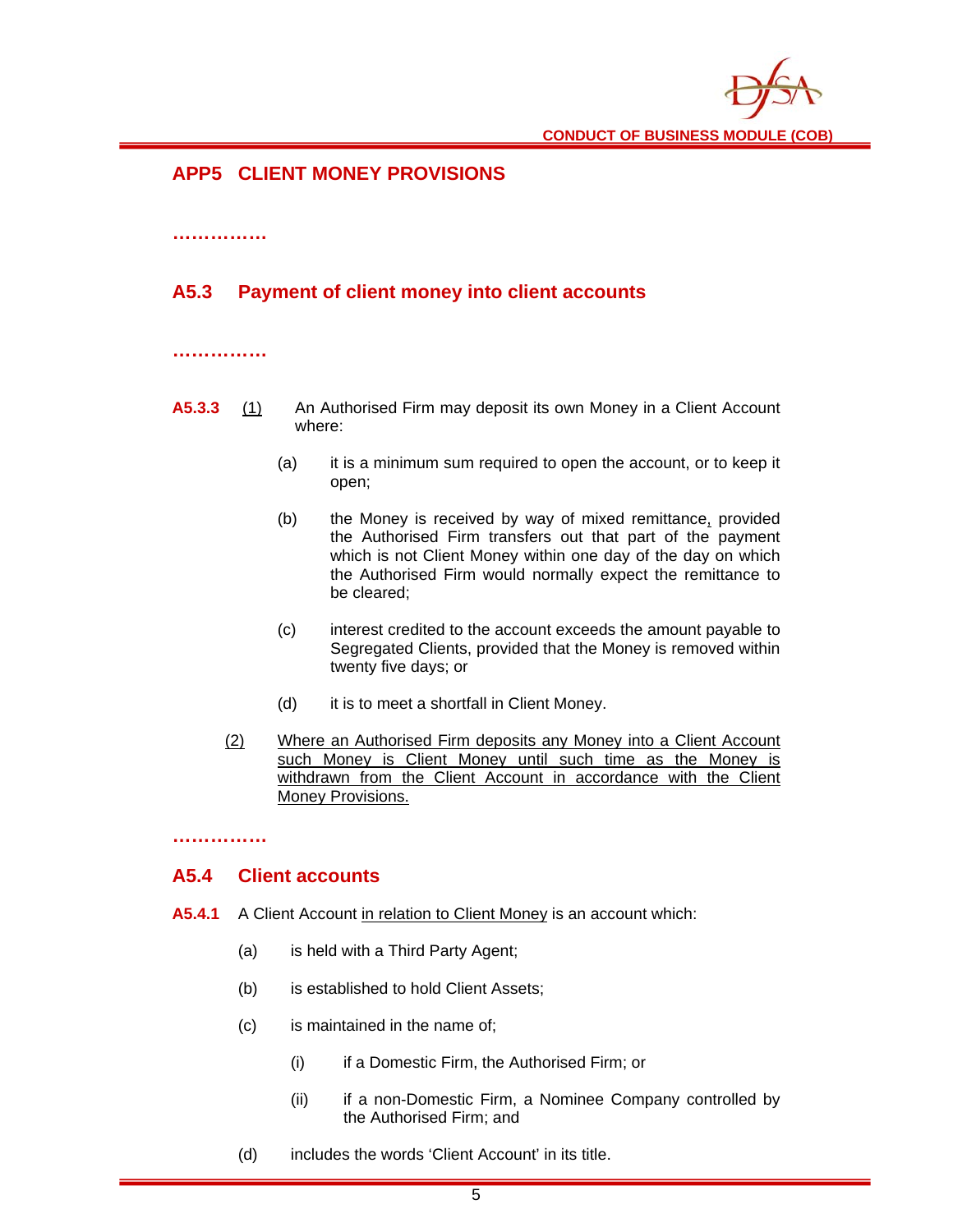

- **A5.4.2** (1) An Authorised Firm must maintain a master list of all Client Accounts.
	- (2) The master list must detail:
		- (a) the name of the account;
		- (b) the account number;
		- (c) the location of the account;
		- (d) whether the account is currently open or closed; and
		- (e) the date of opening or closure.
	- (3) The details of the master list must be documented and maintained for at least six years following the closure of an account.

#### **Guidance**

**……………** 

- 1. An Authorised Firm may hold or control Client Money belonging to a Segregated Client in a Client Account solely for that Client. Alternatively, an Authorised Firm may choose to pool that Client Money in a Client Account containing Client Money of more than one Segregated Client.
- 2. The purpose of controlling or holding Client Money in a Client Account is to ensure that Money belonging to Segregated Clients is readily identifiable from Money belonging to the Authorised Firm such that, following a Distribution Event, Segregated Clients will rank highest in line in terms of any subsequent distribution of Client Money in proportion to each Client's valid claim over that that Money.
- 3. Following a Distribution Event, a Segregated Client will may not have a valid claim over Client Money held or controlled in a Client Account if that Client Account was not established to hold or control Client Money for that Client or a pool of Clients of which that Client was a part.

## **A5.7 Payment of client money to a third party agent**

- **A5.7.1** (1) Subject to Rule A5.7.3, an Authorised Firm may only pass, or permit to be passed, a Segregated Client's Money to a Third Party Agent if:
	- (a) the Client Money is to be used in respect of a Transaction or series or Transactions for that Client;
	- (b) the Client Money is to be used to meet an obligation of that Client; or
	- (c) the Third Party Agent is a bBank or a Regulated Financial Institution which is authorised to accept or take Deposits.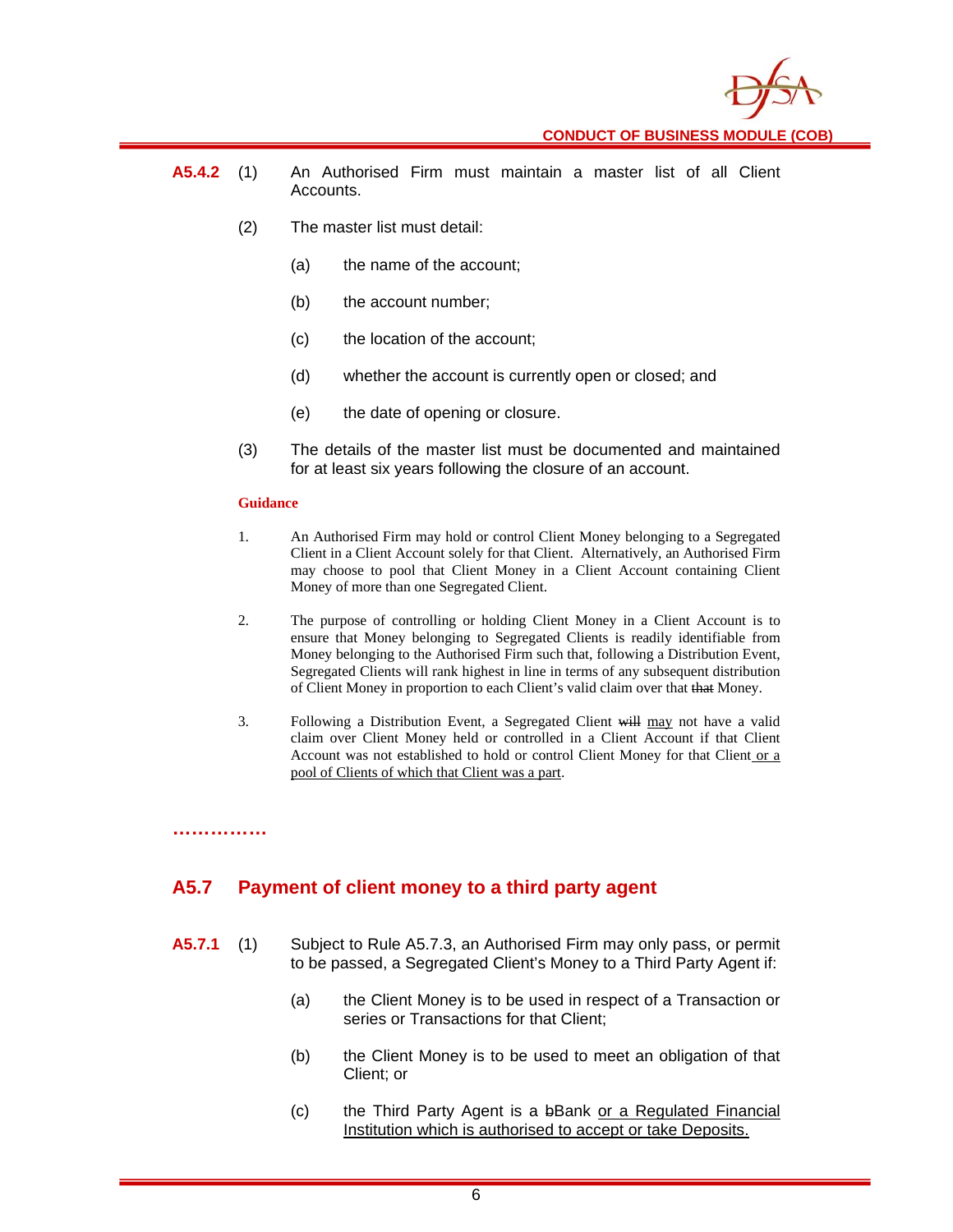

(2) In respect of (1)(a) and (b), an Authorised Firm must not hold any excess Client Money with the Third Party Agent longer than necessary to effect a Transaction or satisfy the Client's obligation.

## **A5.10 Client reporting**

- **A5.10.1** (1) In relation to a Client to whom the Client Money Provisions are applicable, an An Authorised Firm must send a statement to the a Retail Client at least monthly or in the case of a Professional Client, at other intervals as agreed in writing with the Professional Client.
	- (2) The statement must include:
		- (a) the Client's total Client Money balances held by the Authorised Firm reported in the currency in which the Client Money is held, or the relevant exchange rate if not reported in the currency in which the Money is held;
		- (b) the amount, date and value of each credit and debit paid into and out of the account since the previous statement; and
		- (c) any interest earned and or charged on the Client Account Money since the previous statement.
	- (3) The statement sent to the Client must be prepared within 25 days of the statement date.

**……………** 

## **A5.14 Failure to comply with this appendix**

**A5.14.1** An Authorised Firm which becomes aware that it does not comply with any Rule in this appendix must, within one day, give notice of that fact to the DFSA.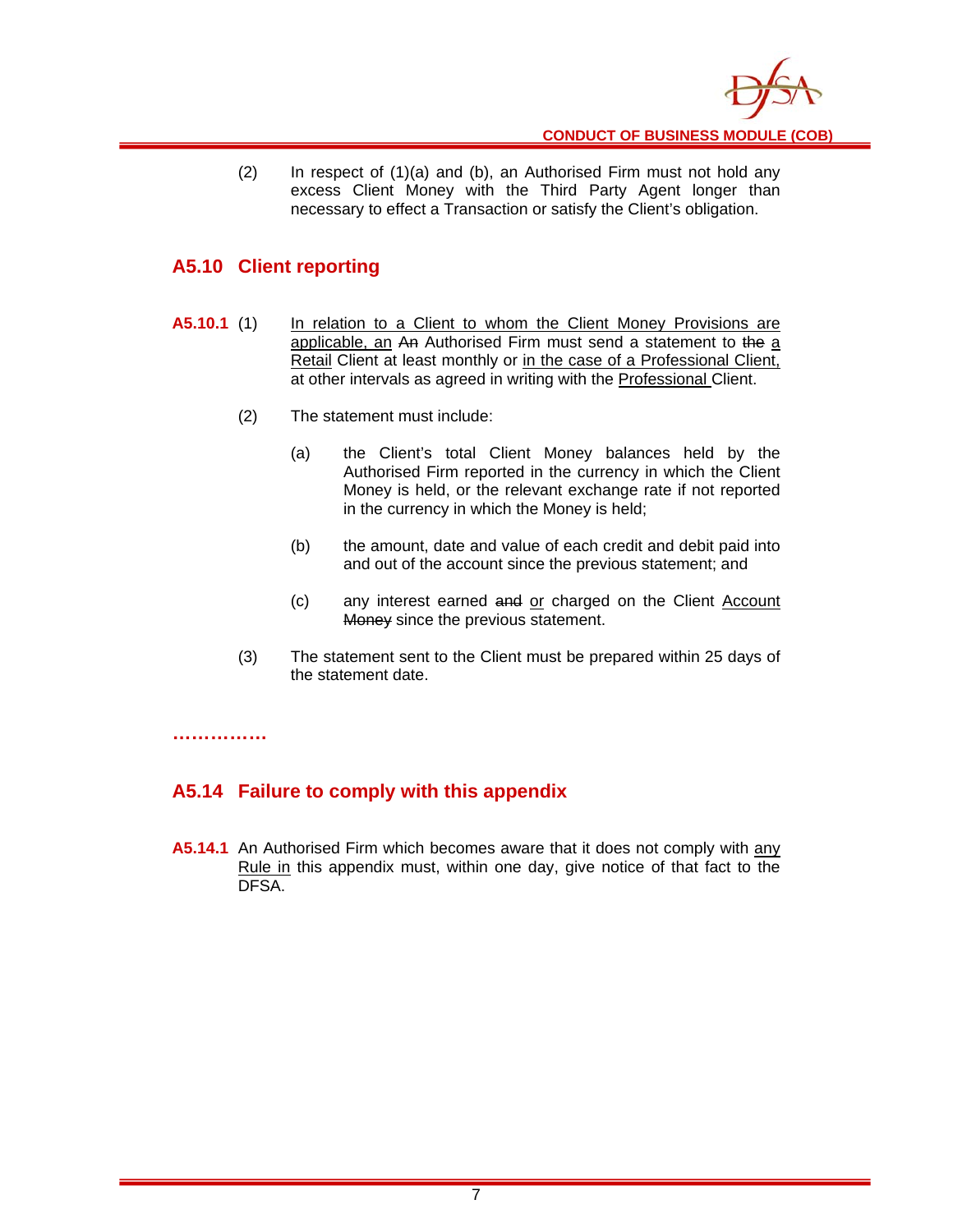

## **APP6 SAFE CUSTODY PROVISIONS**

## **A6.1 Application**

**A6.1.1** In accordance with Rule 6.13.3, this This appendix applies to an Authorised Firm in accordance with Rule 6.13.3. which Provides Custody or Arranges **Custody** 

### **A6.2 General requirements**

- **A6.2.1** The provisions of this appendix are referred to as the Safe Custody Provisions.
- **A6.2.2** An Authorised Firm which Provides Custody or Arranges Custody must:
	- (a) comply with the Safe Custody Provisions; and
	- (b) have adequate systems and controls in place to be able to evidence compliance with the Safe Custody Provisions.

## **A6.3 Recording, registration and holding requirements**

- **A6.3.1** An Authorised Firm which Provides Custody or holds or controls Client Investments must ensure that Safe Custody Investments are recorded, registered and held in an appropriate manner to safeguard and control such property.
- **A6.3.2** Subject to Rule A6.4.1, an Authorised Firm which Provides Custody or holds or controls Client Investments must record, register and hold Safe Custody Investments separately from its own Investments.

#### **A6.4 Client accounts in relation to Client Investments**

- **A6.4.1** An Authorised Firm which Provides Custody or holds or controls Client Investments must register or record all Safe Custody Investments in the legal title of:
	- (a) a Client Account; or
	- (b) the Authorised Firm where, due to the nature of the law or market practice, it is not feasible to do otherwise.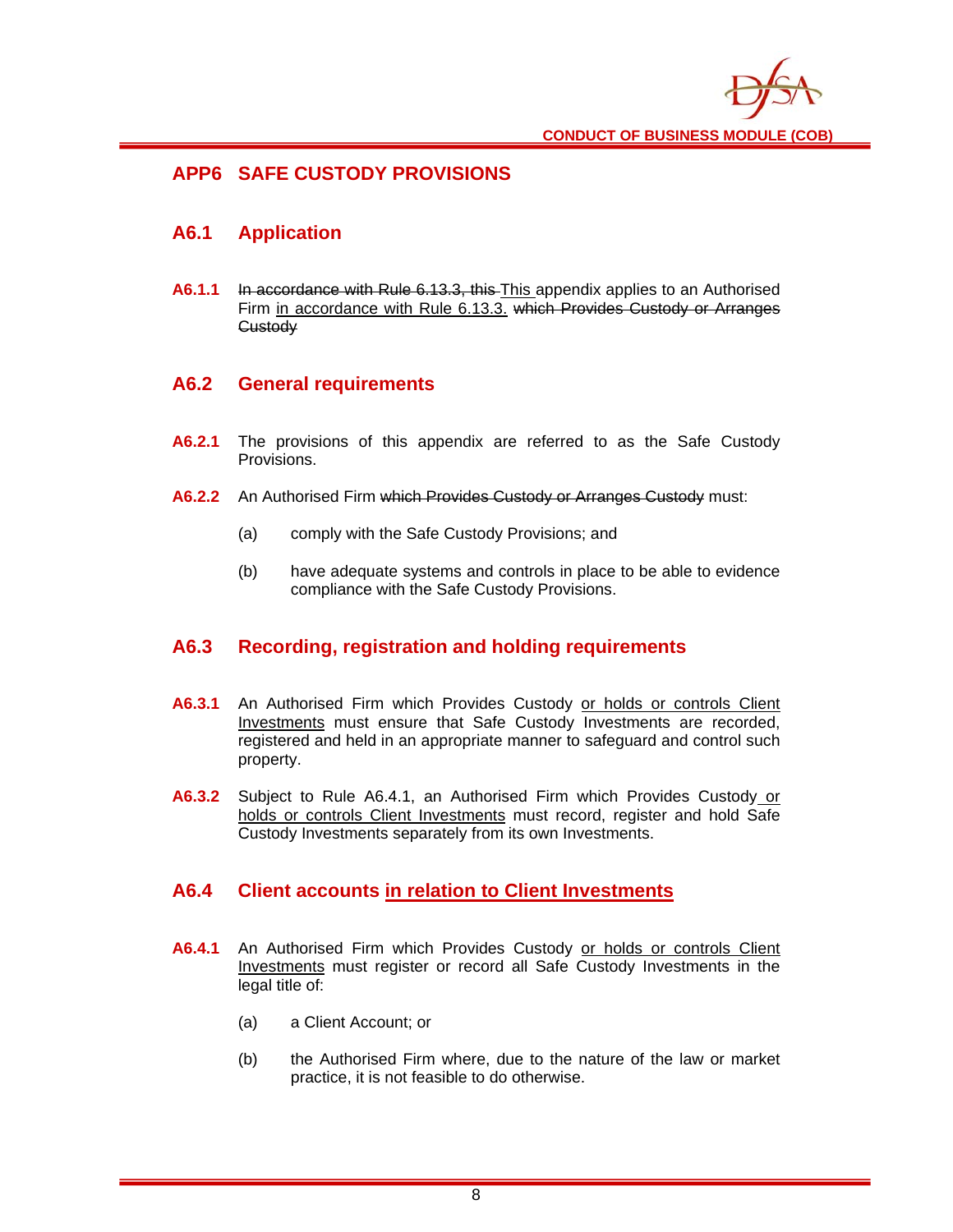

- **A6.4.2** A Client Account in relation to Client Investments is an account which:
	- (a) is held with a Third Party Agent or by an Authorised Firm which is authorised under its Licence to Provide Custody;
	- (b) is established to hold Client Assets;
	- (c) when held by a Third Party Agent, is maintained in the name of;
		- (i) if a Domestic Firm, incorporated in the DIFC, the Authorised Firm; or
		- (ii) if not a Domestic Firm, the Authorised Firm is not incorporated in the DIFC, a Nominee Company controlled by the Authorised Firm; and
	- (d) includes the words 'Client Account' in its title.
- **A6.4.3** (1) An Authorised Firm must maintain a master list of all Client Accounts.
	- (2) The master list must detail:
		- (a) the name of the account;
		- (b) the account number;
		- (c) the location of the account;
		- (d) whether the account is currently open or closed; and
		- (e) the date of opening or closure.
	- (3) The details of the master list must be documented and maintained for a minimum period of six years following the closure of an account.

#### **Guidance**

- 1. An Authorised Firm may record, register or hold a Client's Investment in a Client Account solely for that Client. Alternatively, an Authorised Firm may choose to pool that Client's Investment in a Client Account containing Investments of more than one Client.
- 2. The purpose of recording, registering or holding Investments in a Client Account is to ensure that Investments belonging to Clients are readily identifiable from Investments belonging to the Authorised Firm such that, following a Distribution Event, any subsequent distribution of Investments may be made in proportion to each Client's valid claim over those Investments.
- 3. Following a Distribution Event, a Client will may not have a valid claim over Investments registered, recorded or held in a Client Account if that Client Account was not established to register, record or hold Investments for that Client or a pool of Clients of which that Client was a part.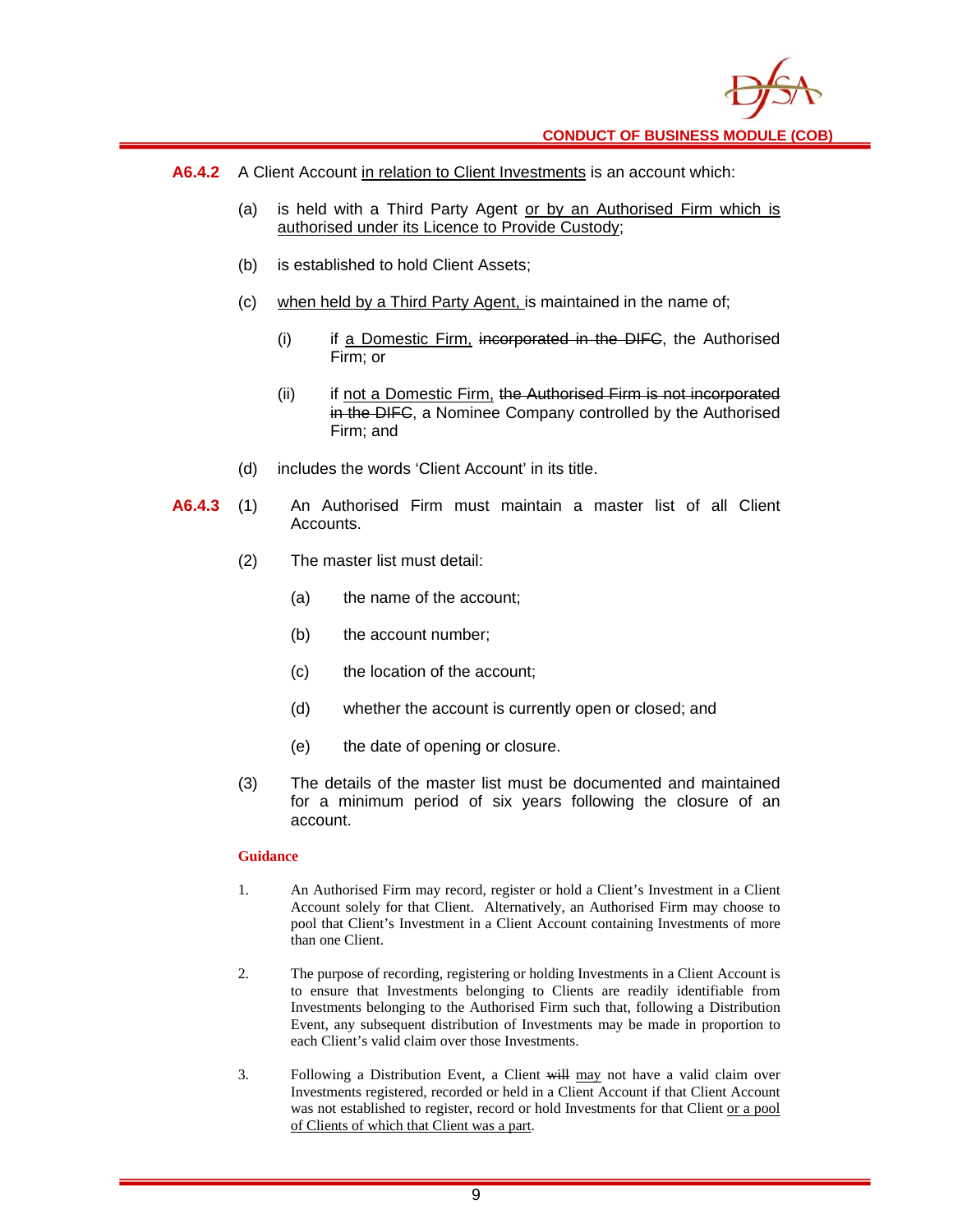**A6.4.4** An Authorised Firm which Provides Custody must not use a Client's Safe Custody Investment for its own purpose or that of another Person without that Client's prior written permission.

**……………** 

## **A6.6 Safe custody agreements with third party agents**

- **A6.6.1** Before an Authorised Firm Providing Custody passes, or permits to be passed, Safe Custody Investments to a Third Party Agent it must have procured a written acknowledgement from the Third Party Agent stating:
	- (a) that the title of the account sufficiently distinguishes that account from any account containing Investments belonging to the Authorised Firm, and is in the form requested by the Authorised Firm;
	- (b) that the Client Investment will only be credited and withdrawn in accordance with the instructions of the Authorised Firm;
	- (c) that the Third Party Agent will hold Client Investments separately from assets belonging to the Third Party Agent;
	- (d) the arrangements for recording and registering Client Investments, claiming and receiving dividends and other entitlements and interest and the giving and receiving of instructions;
	- (e) that the Third Party Agent will deliver a statement to the Authorised Firm (including the frequency of such statement), which details the Client Investments deposited to the account;
	- (f) that all Investments standing to the credit of the account are held by the Authorised Firm as agent and that the Third Party Agent is not entitled to combine the account with any other account or to exercise any charge, mortgage, lien, right of set-off or counterclaim against Investments in that account in respect of any sum owed to it on any other account of the Authorised Firm; and
	- (g) The the extent of liability of the Third Party Agent in the event of default.

**……………** 

#### **A6.8 Client reporting**

**A6.8.1** (1) An Authorised Firm which Provides Custody or which holds or controls Client Investments for a Client must send a statement to that a Retail Client at least every six months or in the case of a Professional Client at other intervals as agreed in writing with the Professional Client.